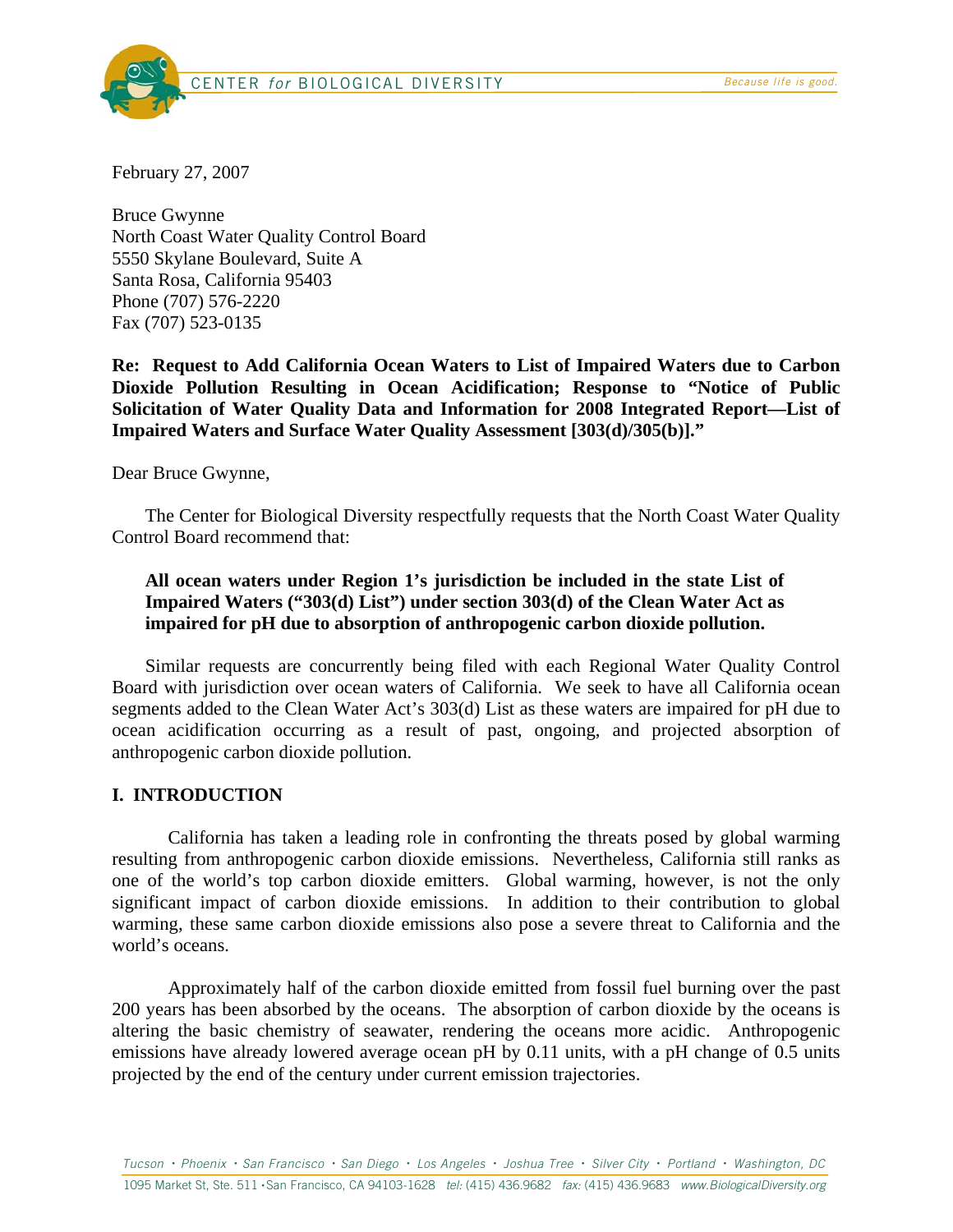The primary known impact of ocean acidification is to impair the process of calcification, by which animals such as mollusks and corals build shells and skeletons. Other calcifying organisms such as many species of phytoplankton and zooplankton will also be harmed by ocean acidification as acidic waters dissolve their protective structures or inhibit growth. These species represent fundamental components of the marine food web. Absent significant reductions in anthropogenic carbon dioxide emissions, ocean acidification will accelerate, ultimately leading to the collapse of oceanic food webs and catastrophic impacts on the oceans, and by extension the global environment.

The ocean waters of California are a major source of biological diversity, productivity, and social and economic activity. Protection of these waters is of the highest interests of the state and its citizens. Ocean acidification is impairing the water quality of California's ocean waters and the beneficial uses of these waters.

While regulation of carbon dioxide as a "pollutant" under the Clear Air Act is currently subject to litigation, there can be no dispute that pH can be regulated as a pollutant under the Clean Water Act. The Environmental Protection Agency ("EPA") lists pH as a "conventional pollutant" in its regulations. 40 C.F.R. § 401.16. Ocean acidification, the lowering of seawater pH resulting from absorption of anthropogenic carbon dioxide emissions, can and must be regulated pursuant to the Clean Water Act.

Because ocean acidification is impairing the water quality of California's ocean waters and the beneficial uses of these waters, and existing regulations are inadequate to prevent continued acidification, these waters meet the listing criteria for inclusion in the 303(d) List as described by the *Water Quality Control Policy for Developing California's Clean Water Act Section 303(d) List* ("Water Quality Control Policy"). First, California's ocean waters are on a trend toward declining water quality because of increasing acidity. Second, California's ocean waters fail to meet the water quality standard set forth in California's Ocean Plan to prevent degradation to marine communities.

 California's State and Regional Water Quality Control Boards must act immediately to curb the acidification of ocean waters by listing California's ocean segments on the 303(d) List and prioritizing the creation of a Total Maximum Daily Load ("TMDL") for carbon dioxide.

## **II. CLEAN WATER ACT BACKGROUND**

The purpose of the Clean Water Act is to "restore and maintain the chemical, physical and biological integrity of the Nation's waters." 33 U.S.C. § 1251(a). According to the Supreme Court "[T]he Act does not stop at controlling the 'addition' of pollutants,' but deals with 'pollution' generally…which Congress defined to mean 'the manmade or man-induced alteration of the chemical, physical, biological, and radiological integrity of water.'" *S.D. Warren v. Maine Bd. Of Envt'l Protection,*126 S.Ct. 1843, 1852-53 (2006)

The Clean Water Act requires, inter alia, that states set water quality standards that protect designated uses for water bodies. Each state must develop water quality standards that "specify a water body's 'designated uses' and 'water quality criteria,' taking into account the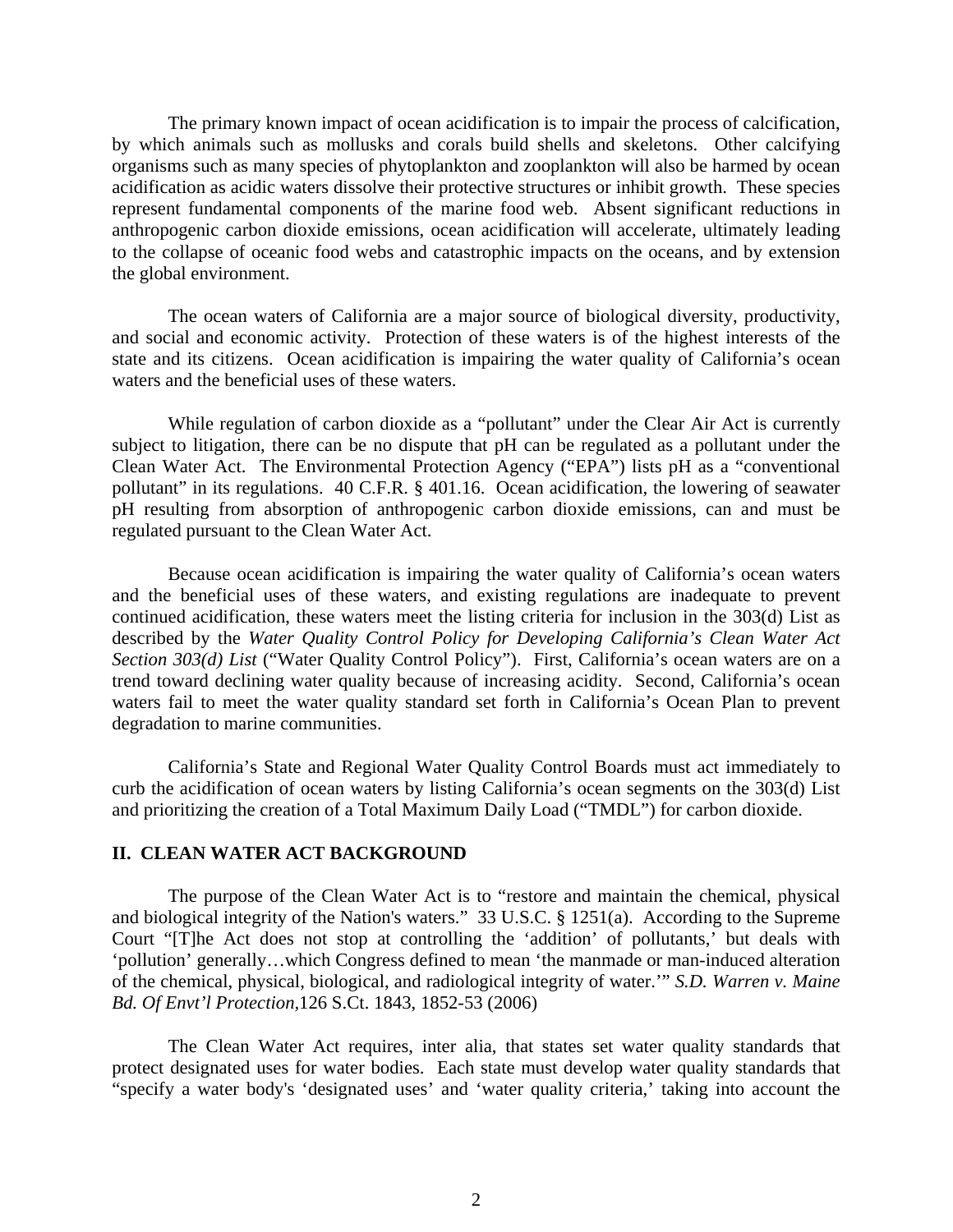water's 'use and value for public water supplies, propagation of fish and wildlife, recreational purposes, and agricultural, industrial, and other purposes . . . .' 303(c)(2)." *Pronsolino v. Nastri*, 291 F.3d 1123, 1127 ( $9<sup>th</sup>$  Cir. 2002). These standards are used to set effluent limits and technology standards, and the Act requires compliance with such measures by requiring a permit for the discharge of any pollutant. 33 U.S.C. §§ 1311, 1342.

Relevant here, the Clean Water Act's section 303(d) requires each state to identify waters for which existing regulations are inadequate to protect water quality—resulting in a "303(d) List." 33 U.S.C. § 1313(d). "Each state shall identify those waters within its boundaries for which the effluent limitations ... are not stringent enough to implement any water quality standard applicable to such waters." 33 U.S.C.  $\S$  1313(d)(1)(a). A water body failing to meet any numeric criteria, narrative criteria, waterbody uses, or antidegradation requirements shall be included as a water-quality limited segment on the 303(d) List. 40 C.F.R. § 130.7(b)(3).

For waters identified on the 303(d) List, the states "shall" establish a TMDL for pollutants "at a level necessary to implement the applicable water quality standards." 33 U.S.C. § 1313(d)(1)(C). "A TMDL defines the specified maximum amount of a pollutant which can be discharged or 'loaded' into the water at issue from all combined sources." *Dioxin/Organochlorine Center v. Clark*e, 57 F.3d 1517, 1520 (9th Cir. 1995). The 303(d) List shall include a priority ranking for all listed segments still requiring TMDLs. 40 C.F.R. § 130.7(b)(4). "TMDLs serve as a link in an implementation chain that includes federally-regulated point source controls, state or local plans for point and nonpoint source pollution reduction, and assessment of the impact of such measures on water quality, all to the end of attaining water quality goals for the nation's waters." *Pronsolino,* 291 F.3d at 1129.

Additionally, the EPA oversees California's implementation of section 303(d) of the Clean Water Act and must approve the identified impaired water bodies and TMDLs. 33 U.S.C. § 1313(d)(2). If EPA disapproves of either, then EPA shall identify such waters and establish TMDLs as necessary to ensure water quality standards are met. 33 U.S.C. § 1313(d)(2).

## **III. OCEAN ACIDIFICATION BACKGROUND**

Carbon dioxide pollution is degrading water quality and harming marine ecosystems. The oceans readily absorb carbon dioxide pollution and this causes ocean acidification. Increasing acidity is stripping the oceans of important compounds needed by marine species to build shells and skeletons (Ruttimann 2006). Many sea organisms from phytoplankton to snails and crabs are being harmed as acidic waters dissolve protective structures or inhibit growth. (Ruttimann 2006; WBGU 2006). Other marine organisms, such as fish, experience impaired metabolism as their tissues become more acidic (Pörtner 2004, Royal Society 2005). Adverse impacts on these species will reverberate throughout the marine ecosystem.

#### **A. Seawater Chemistry and Carbon Dioxide**

The oceans freely exchange carbon dioxide with the atmosphere. The oceans have already taken up about 50% of the carbon dioxide that humans have produced since the industrial revolution, and already this has lowered the average ocean pH by 0.11 units (Sabine 2004).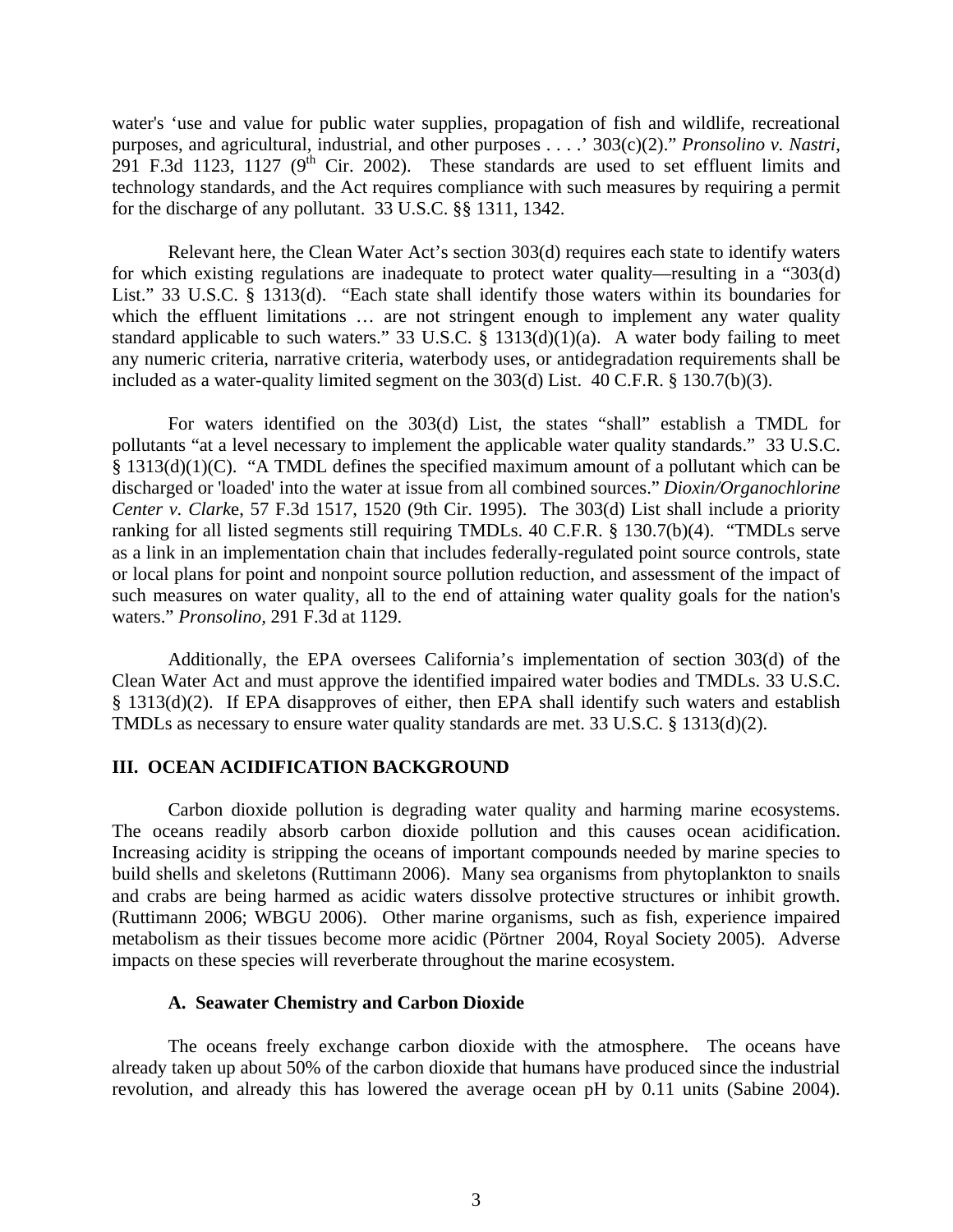Although this number sounds small, it represents a significant change in acidity. The ocean takes up about 22 million tons of carbon dioxide each day (Feely 2006). While preindustrial levels of atmospheric carbon dioxide hovered around 280 ppm (Orr 2005), now they have increased to 380 ppm and if current trends continue they will increase another 50% by 2030 (Turley 2006). These rising carbon dioxide levels are irreversible on human timescales (Kleypas et al. 2006). Over time, the ocean will absorb up to 90% of anthropogenic carbon dioxide released into the atmosphere (Kleypas et al. 2006).

When carbon dioxide is dissolved in seawater it becomes reactive and changes seawater chemistry along with many other physical and biological reactions. When carbon dioxide combines with water, it forms carbonic acid and releases hydrogen ions (Royal Society 2005). These hydrogen ions determine the acidity of the ocean, accounting for the change in pH. The slightly alkaline pH of the ocean is becoming more acidic. The naturally occurring pH values for the ocean were on average 8.16 and as a result of carbon dioxide pollution, the average pH value has dropped to 8.05 (Ruttimann 2006).

Carbon dioxide pollution results in more severe pH changes than experienced in the past 300 million years (Caldeira 2003). Under the business-as-usual scenario of greenhouse gas emissions, carbon dioxide will reach 788 ppm by 2100 and pH will drop another 0.3-0.4 units (Orr 2005). Even under the more modest scenario where carbon dioxide emissions are stabilized, atmospheric carbon dioxide will reach 563 ppm by the end of the century with corresponding ocean acidification.

 In addition to changes in pH, carbon dioxide changes the carbon chemistry of the ocean. Seawater is naturally saturated with carbonate ions that are important for marine organisms to build shells and skeletons (WBGU 2006). Calcium carbonate is present in the ocean in two common forms used by organisms for shells and skeletons, calcite and aragonite. Dissolved carbon dioxide reacts with seawater to form carbonic acid, which dissociates to form bicarbonate ions (Turley 2006). The effect lowers pH and decreases the availability of carbonate ions  $(CO^{2-})$ 3) (Kleypas 2006). This is represented by the following equation:

$$
CaCO3+CO2+H20\Leftrightarrow Ca2+ + CO23+CO2+H20\Leftrightarrow Ca2++2HCO3
$$

The ocean acidification that has already occurred, a decline of 0.l1 pH, represents a 30% increase in the concentration of hydrogen ions (Royal Society 2005), and a decrease in the carbonate concentration of 10% (Orr 2005). Changes in carbonate saturation extend below the surface throughout the water column (Orr 2005). These changes in saturation make calcium carbonate unavailable for marine organisms to build their protective shells with adverse effects that will spread throughout the ecosystem.

Carbon dioxide pollution into the ocean is causing California's oceans to have a lower pH, increased dissolved carbon dioxide, lower concentration of carbonate ions, and increased bicarbonate ions (Royal Society 2005). The result is that California's oceans have already been seriously degraded by carbon dioxide pollution.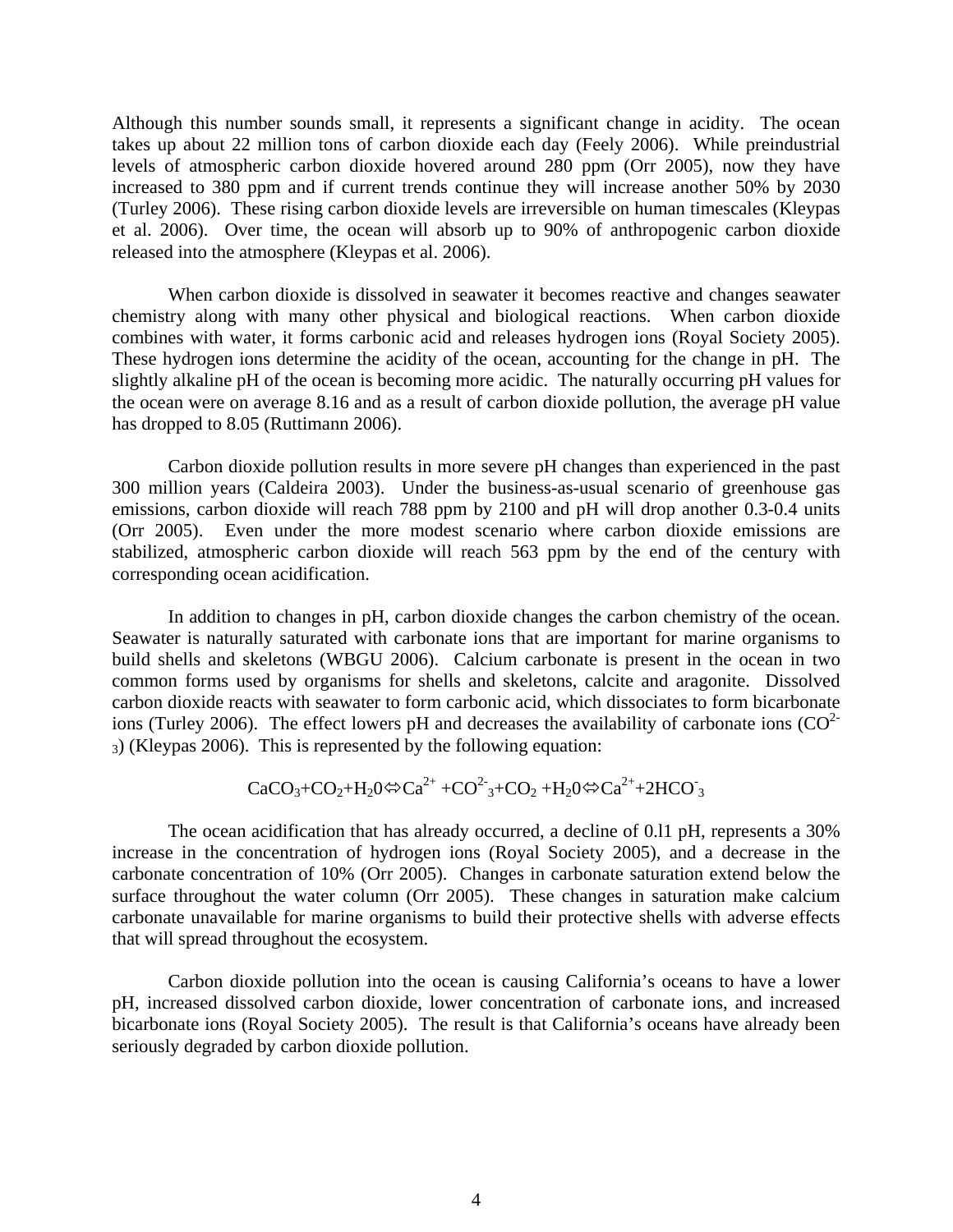Table 1. Changes to ocean chemistry and pH estimated using the OCMIP3 models calculated from surface ocean measurements and our understanding of ocean chemistry. Note that the concentration of bicarbonate ion (HCO<sub>5</sub>) and carbonic acid (H<sub>2</sub>CO<sub>3</sub>) increase with rising atmospheric concentration of CO<sub>2</sub> while carbonate ion (CO<sub>3</sub><sup>2-</sup>) decreases. The average pH of the surface ocean waters decreases with increasing atmospheric CO<sub>2</sub> concentration. (Assumptions used in model: Total alkalinity = 2324 mol/kg, temperature = 18° C. All other assumptions as per OCMIP3 (Institut Pierre Simon Laplace 2005). Aragonite and calcite saturation calculated as per Mucci & Morse (1990). Physical oceanographic modelling is based on Brvan (1969) and Cox (1984).

|                                  | Pre-industrial | Today   | $2\times$ pre-<br>industrial | $3\times$ pre-<br>industrial | $4\times$ pre-<br>industrial | $5 \times$ pre-`<br>industrial | $6\times$ pre-<br>industrial |
|----------------------------------|----------------|---------|------------------------------|------------------------------|------------------------------|--------------------------------|------------------------------|
| Atmospheric                      | 280 ppm        | 380 ppm | 560 ppm                      | 840 ppm                      | 1120 ppm                     | 1400 ppm                       | 1680 ppm                     |
| concentration of CO <sub>2</sub> |                |         |                              |                              |                              |                                |                              |
| $H2CO3$ (mol/kg)                 | 9              | 13      | 19                           | 28                           | 38                           | 47                             | 56                           |
| HCO <sub>3</sub> -(mol/kg)       | 1768           | 1867    | 1976                         | 2070                         | 2123                         | 2160                           | 2183                         |
| $CO32- (mol/kg)$                 | 225            | 185     | 141                          | 103                          | 81                           | 67                             | 57                           |
| Total dissolved inorganic        | 2003           | 2065    | 2136                         | 2201                         | 2242                         | 2272                           | 2296                         |
| carbon (mol/kg)                  |                |         |                              |                              |                              |                                |                              |
| Average pH of surface            | 8.18           | 8.07    | 7.92                         | 7.77                         | 7.65                         | 7.56                           | 7.49                         |
| oceans                           |                |         |                              |                              |                              |                                |                              |
| Calcite saturation               | 5.3            | 4.4     | 3.3                          | 2.4                          | 1.9                          | 1.6                            | 1.3                          |
| Aragonite saturation             | 3.4            | 2.8     | 2.1                          | 1.6                          | 1.2                          | 1.0                            | 0.9                          |

Source: Royal Society (2005)

#### **B. The Adverse Impacts of Carbon Dioxide Pollution on the Marine Environment**

 Scientists agree that carbon dioxide pollution is causing ocean acidification with adverse impacts on many marine organisms. Available evidence suggests that the consequences of anthropogenic carbon dioxide accumulation have already begun in surface waters (Pörtner 2005).

One of the most alarming effects of ocean acidification is the impact on the availability of carbonate for calcifying organisms such as mollusks, crustaceans, echinoderms, corals, calcareous algae, foraminifera and some phytoplankton. Nearly all marine species that build shells or skeletons from calcium carbonate that have been studied have shown deterioration when exposed to increasing carbon dioxide levels in seawater (Feely 2006). Estimates suggest that calcification rates will decrease up to 50% by the end of the century (Ruttimann 2006). Snails, sea urchins, starfish, lobster, crabs, oysters, clams, mussels, and scallops all build shells that are vulnerable to ocean acidification. Other marine species may experience physiological effects from acidification including lowered immune response, metabolic decline, and reproductive and respiratory problems (Feely 2006).

### *1. Calcifying planktonic organisms are adversely affected by ocean acidification.*

 Plankton, which play a fundamental role in the marine ecosystem, are threatened by ocean acidification. Carbon dioxide uptake by the ocean causes impaired growth and development for calcifying plankton, and acidification dissolves the protective armor of some plankton. Coccolithophorids, foraminifera, and pteropods are the dominant calcifying planktonic organisms and provide an essential role in marine production.

Coccolithophorids are one of the most important calcite producers and studies show that carbon dioxide in seawater reduces calcification of coccolithophorids (Reibesell 2000). Coccolithophorids are one-celled marine plants in the upper layers of the ocean that bloom in large numbers like many phytoplankton. Phytoplankton, such as coccolithophorids, contribute much of the organic material entering the marine food chain and are responsible for about 50%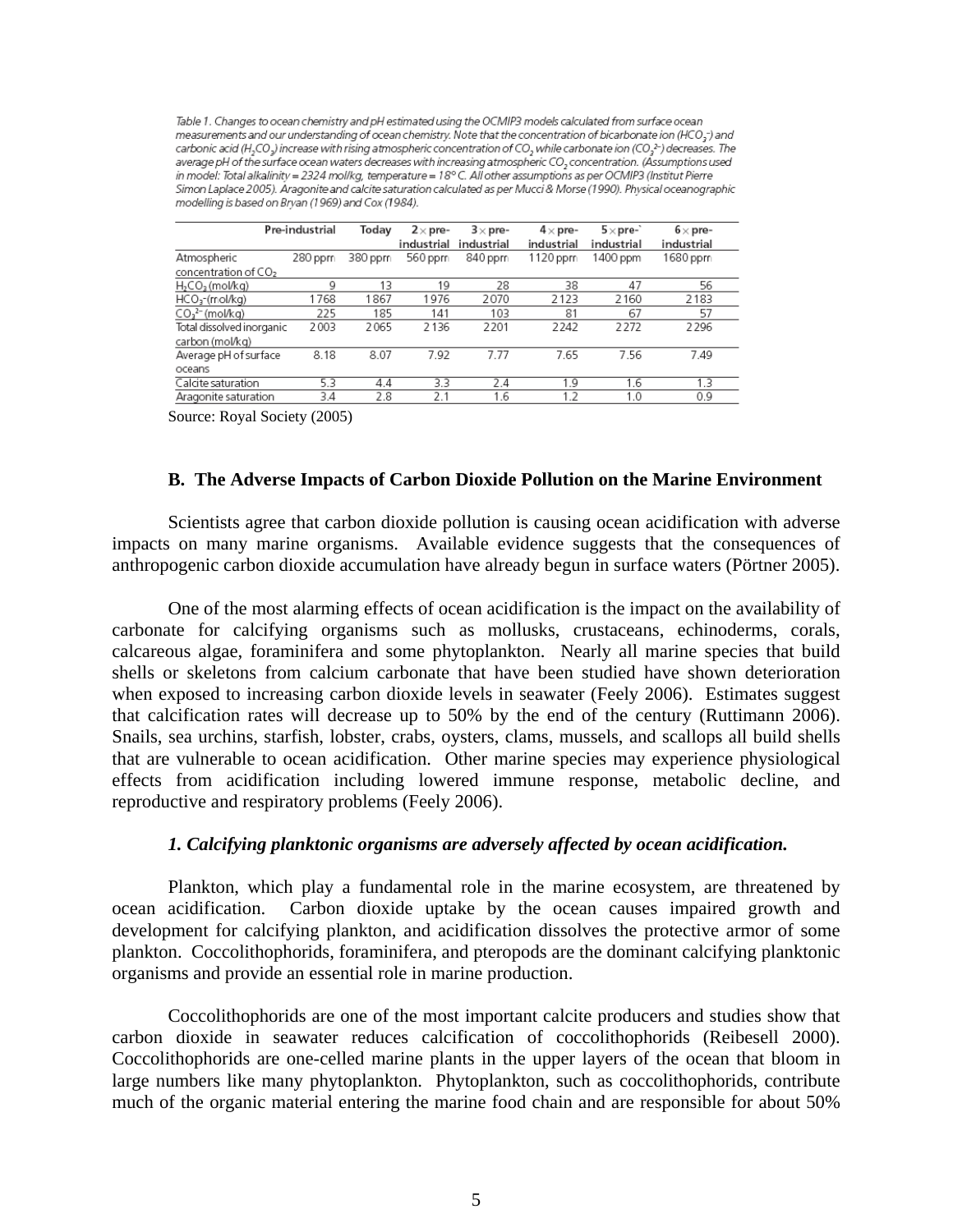of the earth's primary production (Royal Society 2005). Coccolithophorids have calcium carbonate structures surrounding them called coccoliths. Studies of coccolithophorids showed that carbon dioxide related changes to seawater caused reduced calcification, malformed coccoliths, and incomplete coccospheres (Riebesell 2000). These phytoplankton not only provide food for other marine organisms but they also influence the global environment by reflecting light from the ocean.

 Another example of plankton at risk from ocean acidification are pteropods. Pteropods form their shells from aragonite. Experiments show that the shells of pteropods dissolve as seawater becomes undersaturated with aragonite (Orr 2005). If carbon dioxide pollution continues unabated then large areas of the ocean, especially at higher latitudes, will become undersaturated with aragonite by 2050 (Orr 2005). Krill, whales, salmon, and other fish eat pteropods, and they contribute significantly to marine production. Ocean acidification impedes the calcification of pteropods and even dissolves their protective shells. Not only are pteropods at risk, but also the many organisms that depend on them for food.

Another important planktonic calcifier, foraminifera, experiences reduced shell mass when exposed to elevated carbon dioxide (Kleypas 2006). There is a strong reduction in foraminifera calcification that corresponds to pH decreases (Royal Society 2005).

Calcification is an essential mechanism in the biology and ecology for many marine species. Coccolithophorids, pteropods, and foraminifera are the major planktonic calcifying groups and they all experience adverse biological reactions as a result of ocean acidification. California's oceans are filled with many of these plankton and they play a significant role in the marine food chain.

# *2. Large calcifying organisms experience reduced calcification due to ocean acidification.*

Larger calcifying animals such as corals, crustaceans, echinoderms, and mollusks are also threatened by ocean acidification. These important members of marine ecosystems are vulnerable to ocean acidification because, like calcifying plankton, they are experiencing reduced calcification and erosion of their protective shells.

Experiments revealed that moderate increases in atmospheric carbon dioxide had significant effects on the survival and growth of sea urchins and snails (Shirayama 2005). These adverse effects on echinoderms and gastropods are alarming because they mimicked long-term exposure to carbon dioxide levels that are likely to be reached within decades, 560 ppm (Shirayama 2005). Echinoderms are especially sensitive to ocean acidification because lower pH inhibits the formation of their skeletons which depend on highly soluble calcite precursors (Royal Society 2005, Shirayama 2004). At a pH change of 0.3 units, echinoderms are significantly impacted (Shirayama 2004). Crustacea also are especially vulnerable to sea chemistry changes during molting (Royal Society 2005). Shallow water benthic organisms such as these are among those that will be the first to experience the adverse impacts of the ocean's uptake of carbon dioxide pollution.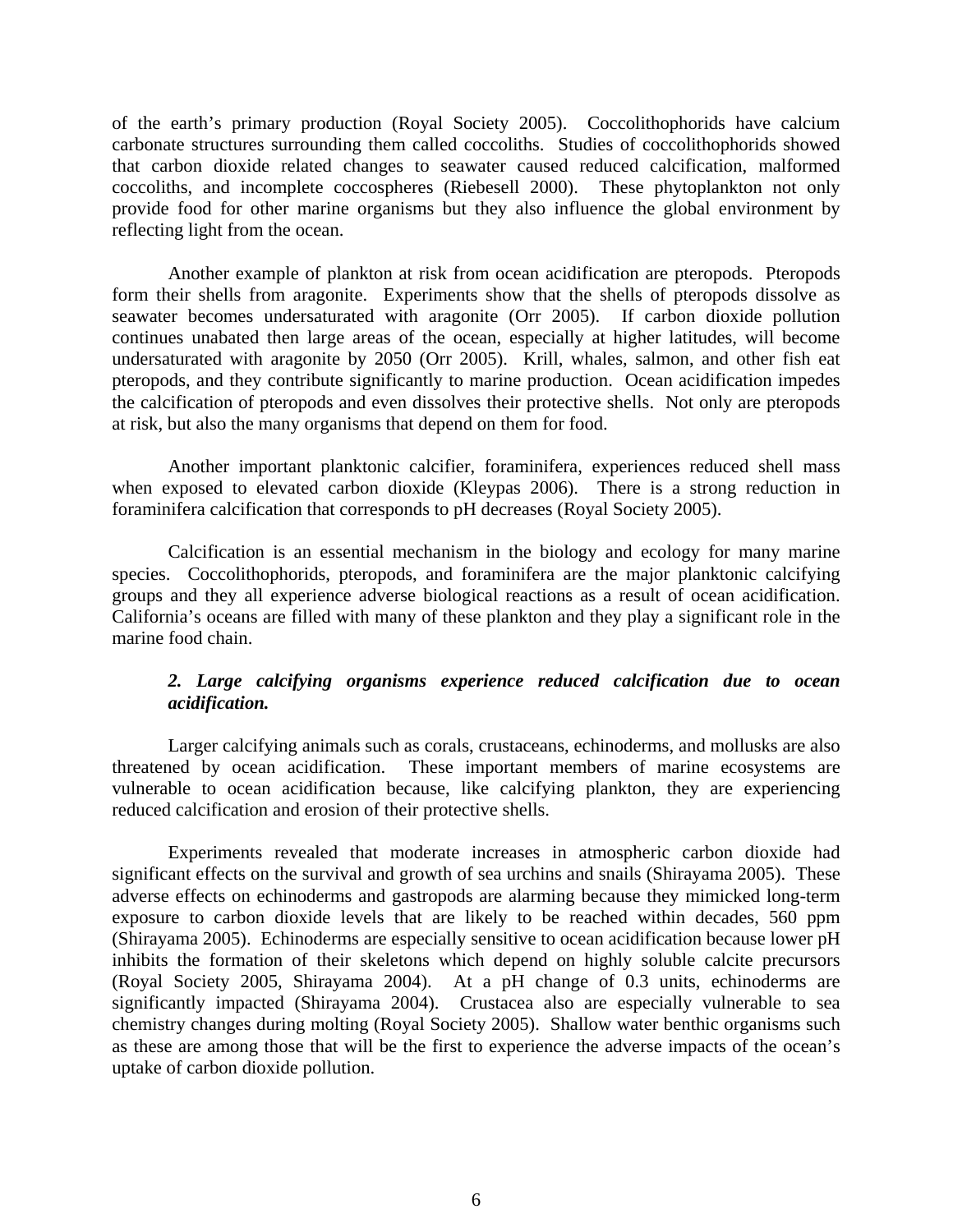Juvenile calcifying organisms are also more vulnerable to pH changes than adults. Most benthic fauna have a planktonic larval phase when they are especially vulnerable to carbonate undersaturation. For example, young sea urchins were smaller and deformed when grown at a lower pH (Haugan 2006, Shirayama 2004). Also, the success of bivalve larvae is greatly reduced by ocean acidification because they experience high mortality while settling, while undersaturation of carbonates weakens their shells (Royal Society 2005).

 Due to ocean acidification, within our lifetimes coral reefs may erode faster than they can rebuild (Feely 2006). Coral reefs provide vital functions for marine ecosystems, and studies reveal that coral is extremely vulnerable to ocean acidification (Gattuso 1997). The combined stresses of warmer temperatures, rising sea levels, and ocean acidification are likely to produce major changes to coral reefs in the decades to come (Royal Society 2005). Cold water corals, some of which were recently discovered in California waters, are long lived, slow growing, and fragile. Based on studies of other corals, it is predicted that calcification of cold-water corals will also be reduced by ocean acidification (Royal Society 2005). Some of the cold water coral species in the Pacific calcify and are vulnerable to impacts from anthropogenic carbon dioxide (Guionette 2006, Morgan 2006). Cold water corals may be even more sensitive to reduced carbonate saturation because they already live in conditions less favorable to calcification (Royal Society 2005; Murray 2006). Moreover, because cold water corals depend on calcifying plankton as food, the productivity of coral prey is also compromised by ocean acidification (Morgan 2006).

#### *3. Fitness of other marine animals is compromised by ocean acidification.*

 Even marine animals that do not calcify are threatened by carbon dioxide increases in their habitat. Changes in the ocean's carbon dioxide concentration result in accumulation of carbon dioxide in the tissues and fluids of fish and other marine animals, called hypercapnia, and increased acidity in the body fluids, called acidosis. These impacts can cause a variety of problems for marine animals including difficulty with acid-base regulation, calcification, growth, respiration, energy turnover, and mode of metabolism (Pörtner 2004).

An animal's ability to transport oxygen is reduced by pH changes (Pörtner 2005). Water breathing animals have a limited capacity to compensate for changes in the acidity (Haugan 2006). For example, fish that take up oxygen and respire carbon dioxide through their gills are vulnerable because decreased pH can affect the respiratory gas exchange (Royal Society 2005). Changes in metabolic rate are caused by the changes in pH, carbonates, and carbon dioxide in marine animals (Haugan 2006).

Squid, for example, show a very high sensitivity to pH because of their energy intensive manner of swimming (Royal Society 2005). Because of their energy demand, even under a moderate 0.15 pH change squid have reduced capacity to carry oxygen and higher carbon dioxide pressures are likely to be lethal (Pörtner 2004). Even species more tolerant to pH changes experience decreased metabolism from increased carbon dioxide in the water (Pörtner 2004). For example, as much as 50% mortality was observed in copepods after only six days of exposure to waters with a pH level 0.2 units below the control (Pörtner 2005).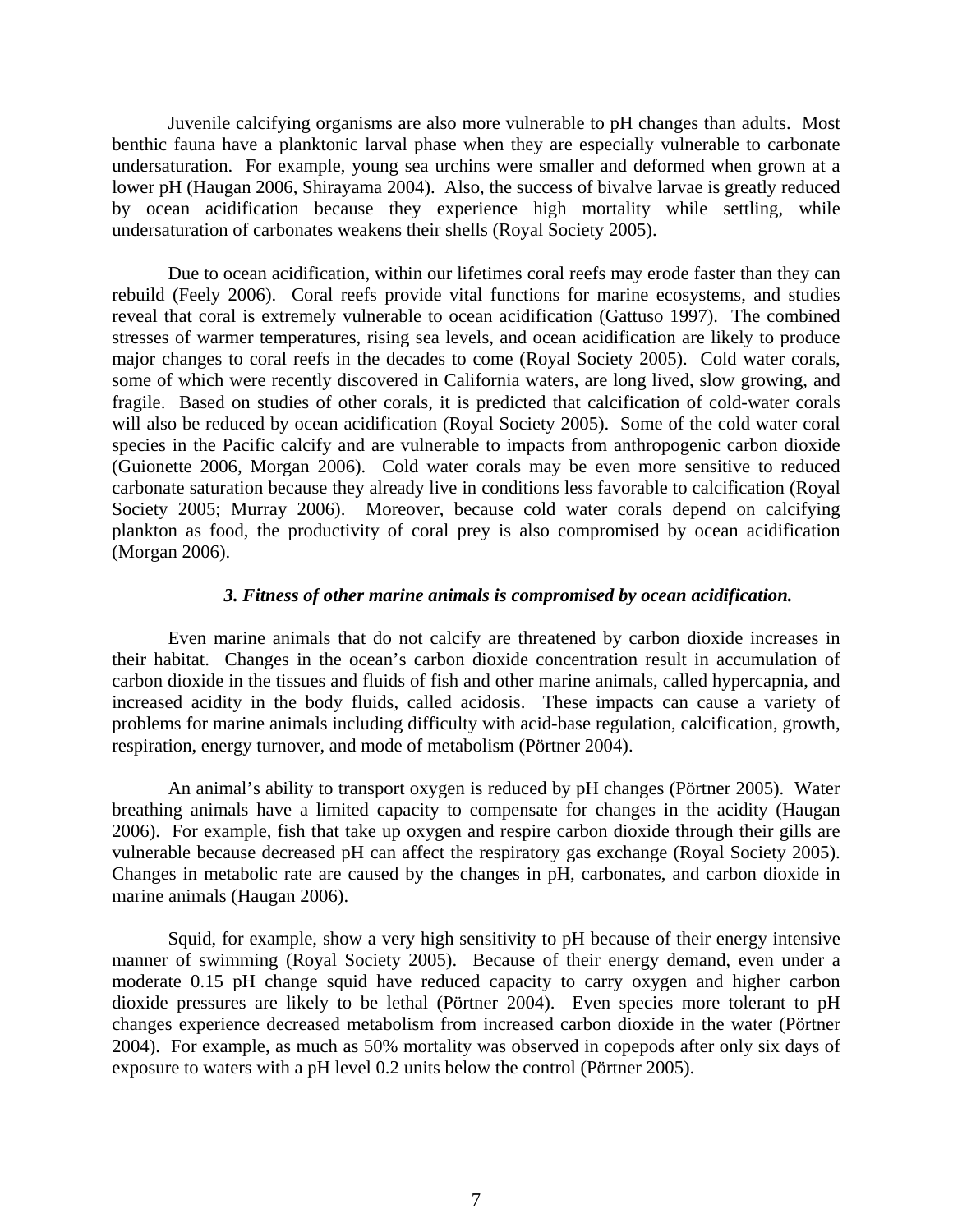In fish, pH also affects circulation. When fish are exposed to high concentrations of carbon dioxide in seawater cardiac failure causes mortality (Ishimatsu 2004). At lower concentrations sublethal effects can be expected that can seriously compromise the fitness of fish. Juvenile and larval stages of fish were found to be even more vulnerable (Ishimatsu 2004).

 Increased concentration of carbon dioxide not only produces pH changes that affect animals, but also the internal accumulation of carbon dioxide in the body of the organism adversely impacts many marine species (Haugan 2006). Marine animals are likely to have difficulty reducing carbon dioxide in their bodies with consequent effects on development and reproduction (Turley 2006). Hypercapnia can cause decreased protein synthesis which results in reduced growth and reproduction (Haugan 2006). This effect has been observed in mollusks, crustaceans, and fish (Haugan 2006).

Experiments with elevated carbon dioxide levels have revealed numerous adverse effects on the productivity of a variety of marine organisms (WBGU 2006). Changes were noted in the "productivity of algae, metabolic rates of zooplankton and fish, oxygen supply of squid, reproduction in clams, nitrification by microorganisms, and the uptake of metals" (WBGU 2006; see also Pörtner 2005). Other effects could include decreased motility, inhibition of feeding, reduced growth, reduced recruitment, respiratory distress, decrease in population size, increased susceptibility to infection, shell dissolution, destruction of chemosensory systems, and even mortality (Turley 2006; Royal Society 2005).

Impacts to marine organisms are not confined to the laboratory. Experiments with deep sea injection of carbon dioxide in central California waters killed benthic meiofauna such as nematode worms and amoeba (Barry 2005). Researchers also predict that the long-term hypercapnic conditions caused by absorption of atmospheric carbon dioxide will produce similar physiological stresses for marine organisms (Barry 2005).

Additionally, studies have shown that reproduction can be seriously compromised with pH changes. Studies have found loss of sperm motility for Pacific oysters, decreases in egg production by copepods, decreased hatching of egg sacs for gastropod mollusks, and impacts on reproductive success for silver sea bream and sea urchins (Royal Society 2005).

In sum, ocean acidification can have many adverse effects on marine animals that can reduce their fitness and survival (Royal Society 2005). Many marine animals have low thresholds for long-term carbon dioxide exposure (Pörtner 2005). Studies demonstrate that many marine species are threatened with population declines and changes in species composition due to the decreased fitness of individuals and compromised reproductive success that is occurring or will result from ocean acidification.

#### *4. Ocean acidification impacts entire ecosystems.*

Changes caused by ocean acidification such as reduced calcification can compromise the fitness and survival of some species resulting in changes in abundance and diversity of species in marine communities (Royal Society 2005, Kleypas 2006). These shifts can lead to even greater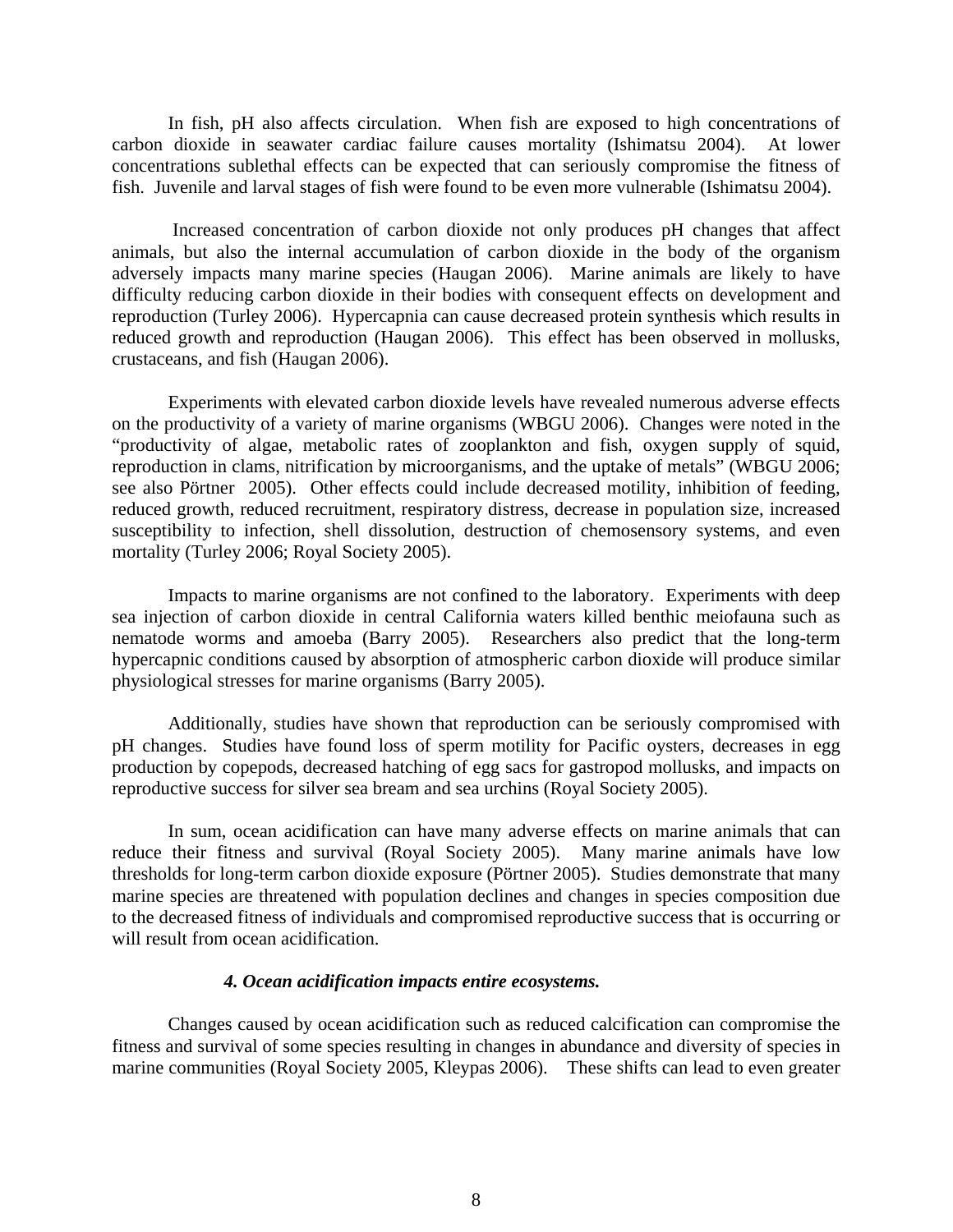ecosystem responses that will alter ecosystem productivity, nutrient availability, and carbon cycling (Kleypas 2006).

Declining populations of species that are unable to adjust to ocean acidification will cause major changes in interactions among species in marine ecosystems. For example, the shift from coccolithophores to diatoms in the plankton community can cause a restructuring of the ecosystem at all trophic levels (Royal Society 2005). Additionally, a decrease in pteropod abundance can also increase predation of juvenile fish (Royal Society 2005). Changes to the carbonate chemistry and reduced calcification by plankton will change the amount of sinking and settling to deeper waters, which may reduce delivery of food to deeper waters and benthic organisms (Haugan 2006).

Most of the ocean's biological activity happens near the surface waters, and ocean acidification will have substantial effects on organisms and habitats in those areas. Impacts on surface waters will cycle down to affect deep-ocean communities. Changes in acidity occur more quickly near the surface where most marine organisms occur, but deep-ocean species may be more sensitive to pH changes (Caldeira 2003).

Changes in pH also affect the availability of marine nutrients that are essential for marine production (Turley 2006). Changes in nutrients such as phosphorus and nitrogen could cause eutrophication (Turley 2006). The aggregation of these changes may have potentially devastating effects on marine communities.

Other effects of climate change are also likely to combine synergistically with ocean acidification, intensifying the adverse affects on marine communities. For example, ocean temperatures are already changing, while runoff from more storms may alter salinity. The combined impact of all of these changes will influence the productivity, interactions, and distribution of many phytoplankton and zooplankton, resulting in impacts on the rest of the food chain (Haugan 2006). Ocean acidification can increase organisms' sensitivities to such environmental extremes (Pörtner 2005). For example, decreased metabolism can result in narrowing the thermal tolerance of an organism (Haugan 2006).

Due to the specific habitat tolerances of many species, some species may become imperiled from the impacts of high concentrations of carbon dioxide. Additionally, many threatened and endangered species depend on California's ocean ecosystem and are extremely vulnerable to changes in marine habitat. Ocean acidification jeopardizes the continued existence of some of these species. For example, ocean acidification may dissolve the shell of the endangered white abalone or inhibit shell formation and growth. Also, there are numerous threatened and endangered species such as blue, humpback, and fin whales, and sea otters that prey on calcifying species. Declining fitness of fish due to acidification could not only impact depleted fish populations, but also already imperiled fish-eating species such as the California least tern, California brown pelican, marbled murrelet, Steller sea lion, and Guadalupe fur seal. Similarly, impacts to squid, among the most sensitive of marine species to changes in pH, would likely impact squid-eating species such as sperm whales.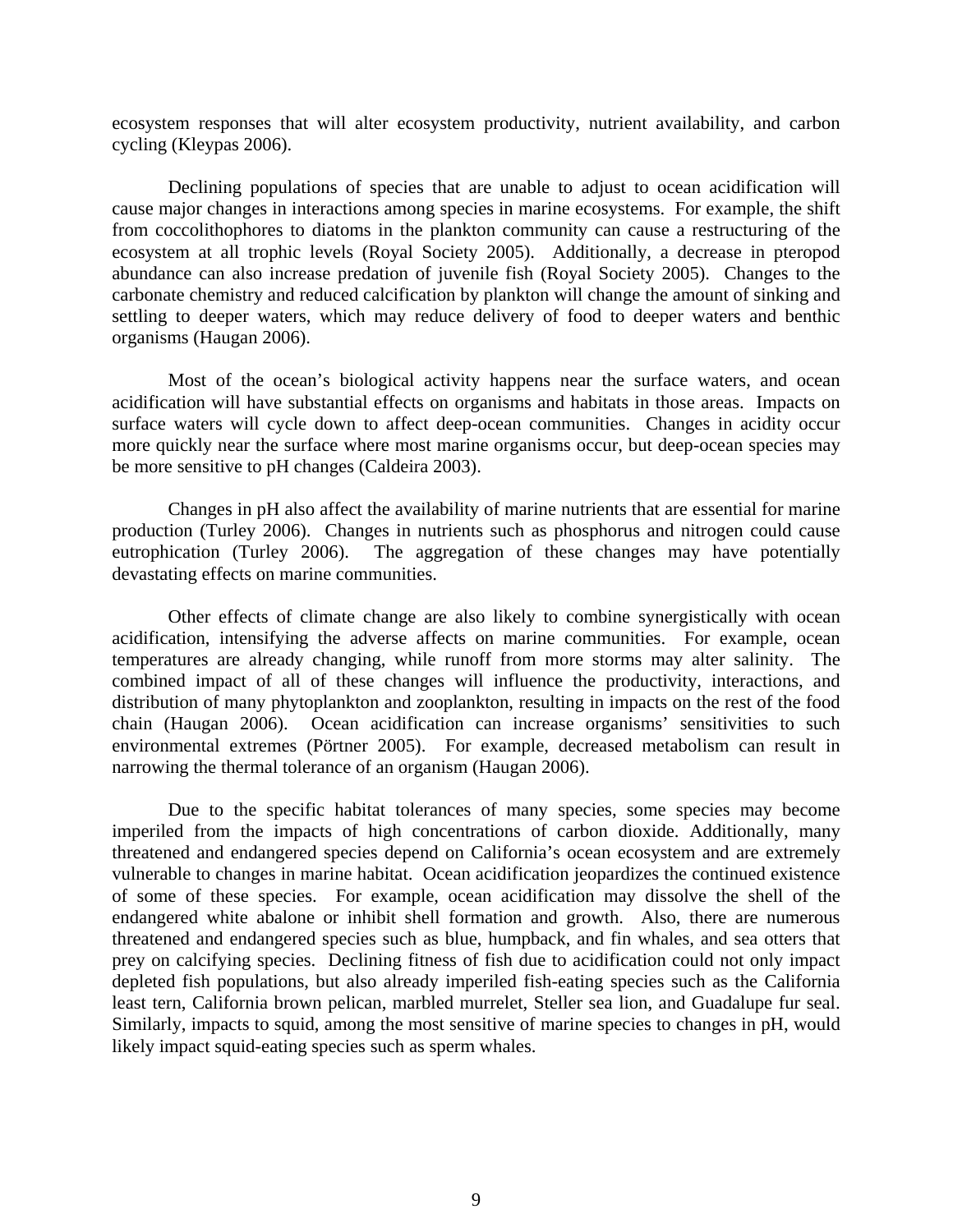These ecosystem responses will have serious effects on California's ocean biodiversity and productivity. While the worst effects of ocean acidification are forecasted for the future, other impacts are already underway. Changes in pH are a significant threat in marine habitats. At present, the water quality of California's ocean waters is declining due to carbon dioxide pollution, putting entire marine communities at risk.

# **IV. CALIFORNIA'S OCEAN WATERS ARE IMPAIRED AND MUST BE ADDED TO THE 303(D) LIST**

 All segments of California's ocean waters must be included on the State's 303(d) List because current measures are not stringent enough to prevent ocean acidification and achieve water quality standards. 33 U.S.C. § 1313(d). The Clean Water Act requires that California protect the water quality for designated uses of its waters. California's Ocean Plan defines the designated uses of ocean waters:

The beneficial uses of the ocean waters of the State that shall be protected include industrial water supply; water contact and non-contact recreation, including aesthetic enjoyment; navigation; commercial and sport fishing; mariculture; preservation an enhancement of designated Areas of Special Biological Significance (ASBS); rare and endangered species; marine habitat; fish migration; fish spawning and shellfish harvesting.

California Ocean Plan at 3 (2005).

The beneficial uses of California's oceans are threatened by ocean acidification. For example, many marine species are vulnerable to ocean acidification, which can impair the ocean's marine resources and economic activities dependent on these resources such as fishing, mariculture, and shellfish harvesting. Habitat for imperiled species, and their spawning, migration, and forage may be impaired. Even under conservative estimates of future carbon dioxide emissions, scientists predict chemical changes that threaten the ability of marine life to adapt to the acidifying ocean (Orr 2005). All these impacts would severely impair Californians' aesthetic and recreational enjoyment of the ocean waters and sea life they contain.

California's ocean waters meet one or more of the 303(d) listing factors enumerated in California's Water Quality Control Policy ("WQCP"). First, California's ocean waters are experiencing a trend of declining water quality for pH. Second, ocean acidification is causing degradation of marine communities. For these reasons, which are described in detail below and supported by the attached scientific evidence, California's ocean should be placed on the 303(d) List as impaired for pH as a result of anthropogenic carbon dioxide emissions.

## **A. California's Oceans Are on a Trajectory for Declining Water Quality**

 The Clean Water Act and California's antidegradation policy prohibits any degradation of water bodies that are currently meeting water quality standards. The increasing acidification of the ocean requires that California's ocean waters be added to the 303(d) List.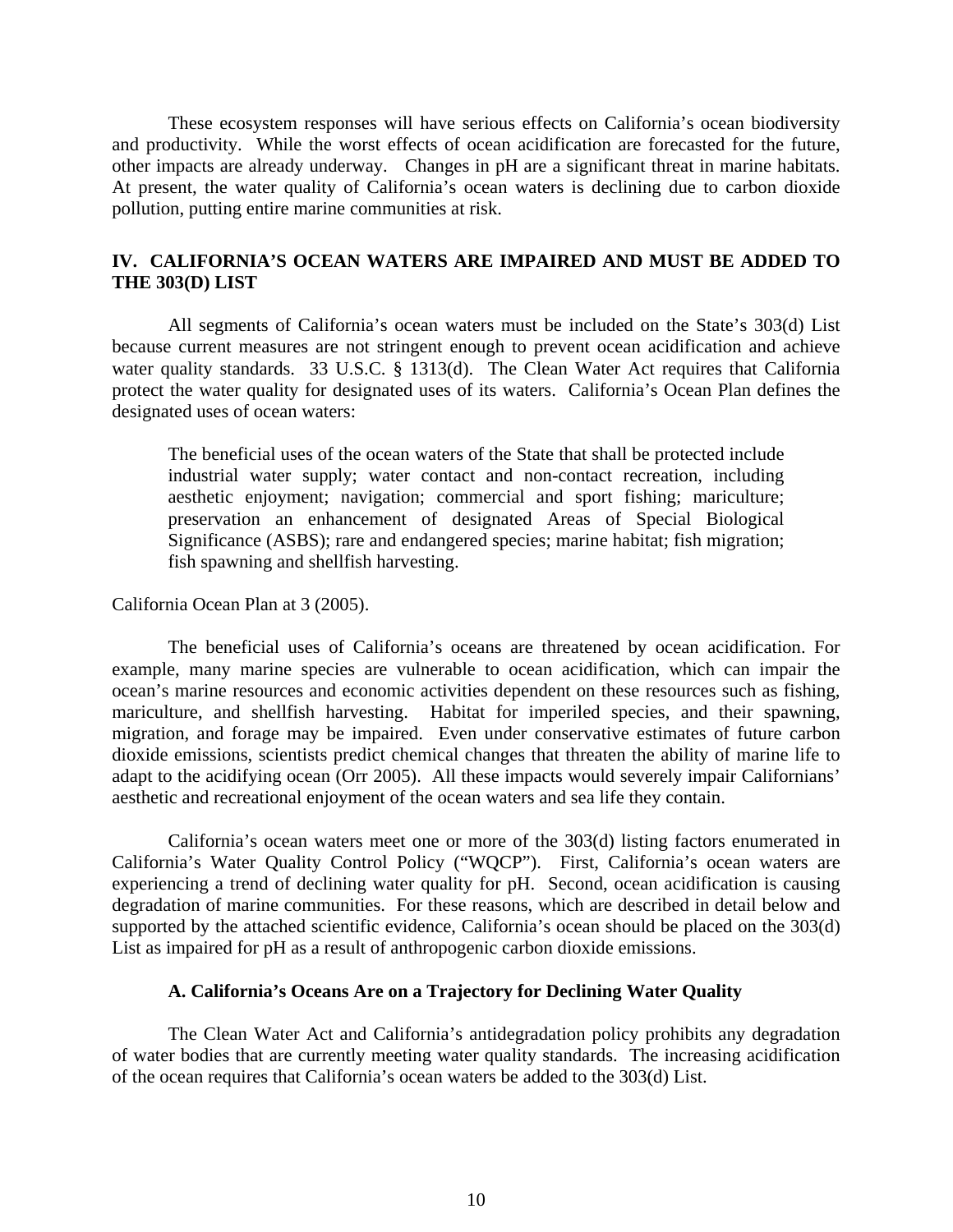A water segment shall be placed on the section 303(d) list if the water segment exhibits concentrations of pollutants or water body conditions for any listing factor that shows a trend of declining water quality standards attainment.

WQCP § 3.10 (2004). As this listing criterion fulfills the Clean Water Act's antidegradation requirements, a water body must be listed if it has declining water quality even if water quality objectives are not exceeded. WQCP § 3.10.

EPA identifies pH as a conventional pollutant. 40 C.F.R. § 401.16.

At present, California's ocean segments are on a trajectory of declining attainment of water quality standards for pH. California's water quality standard for the ocean states, "the pH shall not be changed at any time more than 0.2 units from that which occurs naturally." California Ocean Plan 6  $(2005)$ .<sup>1</sup>

Applying the existing Ocean Plan standard for pH, all California ocean waters must be included on the 303(d) List because they are experiencing degradation. As described above, dissolved carbon dioxide lowers the pH of seawater and acidifies the ocean. Surface ocean pH has already declined by 0.11 units on average from preindustrial values (Caldeira 2003). The naturally occurring pH values for the ocean were on average 8.16 and as a result of carbon dioxide pollution, the average pH value has dropped to 8.05 (Ruttimann 2006). This is a significant change in water quality since each step is a tenfold change in acidity.



Figure 8.2 Past (white diamonds, data from Pearson and Palmer, 2000) and contemporary variability of marine pH (grey diamonds with dates). Future predictions are model derived values based on IPCC mean scenarios.

Source: Turley 2006

 $\overline{a}$ 

The ongoing acidification of the ocean is the most severe change in ocean pH in several million years (Turley 2006). These changes are occurring at about 100 times the rate of changes seen naturally in geological history. Natural changes occur more slowly with a greater

<sup>&</sup>lt;sup>1</sup> This standard allowing for a 0.2 unit change from naturally occurring pH is inadequate to fully protect water quality from ocean acidification. The standard assumes localized pH changes that would dilute on a larger scale, but widespread carbon dioxide absorption amounting to a 0.2 pH change will have devastating effects on California's marine life. Therefore, the Center for Biological Diversity is submitting a proposal to the State Water Resources Control Board to modify this water quality standard accordingly to better protect California's ocean waters from ocean acidification. Nevertheless, even under the 0.2 unit standard in the current Ocean Plan, California's ocean waters still meet the criteria for listing on the 303(d) list.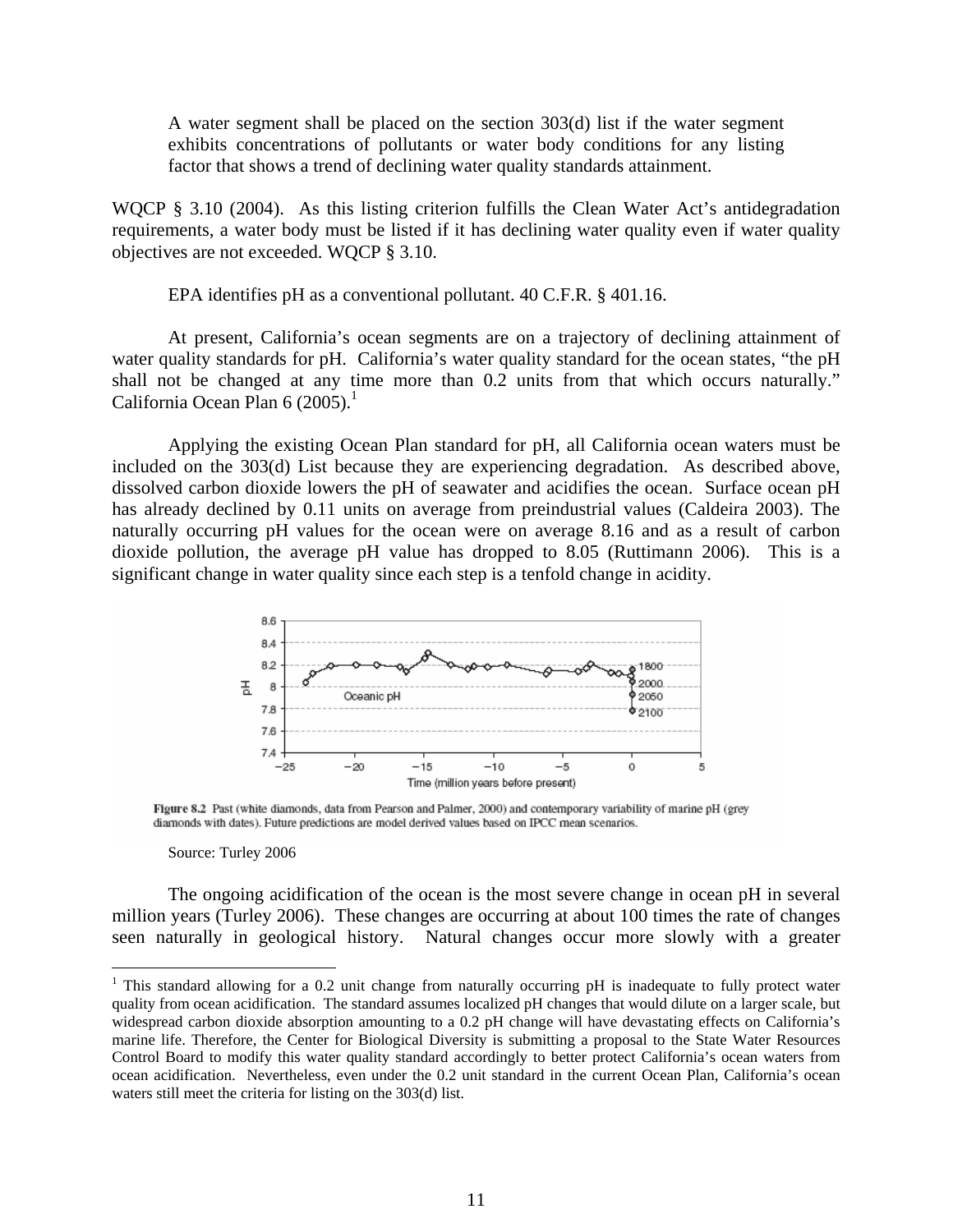opportunity for the impacts of pH changes to be lessened (Royal Society 2005). A further decline of another 0.09 units will exceed California's water quality standards allowing for a maximum pH change of 0.2.

Meanwhile, human activities continue to release carbon dioxide, and the ocean is continuing to absorb such pollution. With the oceans absorbing about 22 millions of carbon dioxide each day (Feely 2006), seawater pH will continue to decrease. Assuming current trends of greenhouse gas emissions, the global average pH of seawater will drop another 0.3-0.4 units (Orr 2005). Having already absorbed half of anthropogenic carbon dioxide, scientists predict that the oceans will absorb up to 90% (Kleypas et al. 2006). Unabated, carbon dioxide pollution will degrade seawater quality beyond California's water quality standards. By the end of this century, absent significant reductions in carbon dioxide emissions, this will result in a pH change up to 0.5 units (Royal Society 2005).

California is among the largest producers of carbon dioxide pollution. Contributing about 492 million metric tons of greenhouse gases each year, California is the nation's second largest emitter of greenhouse gases and the world's 12<sup>th</sup> largest contributor (CED 2006). Carbon dioxide accounts for 84% of those emissions, much of which is quickly absorbed into the surface layers of the ocean. California's population is expected to increase from 35 million today to 55 million by 2050. Absent significant per-capita reductions in current carbon dioxide emission rates, California's emissions are likely to increase.

Increasing carbon dioxide in the atmosphere will lead to further ocean acidification.



Figure 8.1 The past and projected change in atmospheric CO<sub>2</sub> and seawater pH assuming anthropogenic emissions are maintained at current predictions (redrawn from Zeebe and Wolf-Gladrow 2001).

Source: Turley 2006

 As described above, and documented in the scientific literature submitted with this request, carbon dioxide absorption into the ocean is causing California's ocean waters to have a lower pH, increased dissolved carbon dioxide, lower concentration of carbonate ions, and increased bicarbonate ions (Royal Society 2005). The result is that California's ocean waters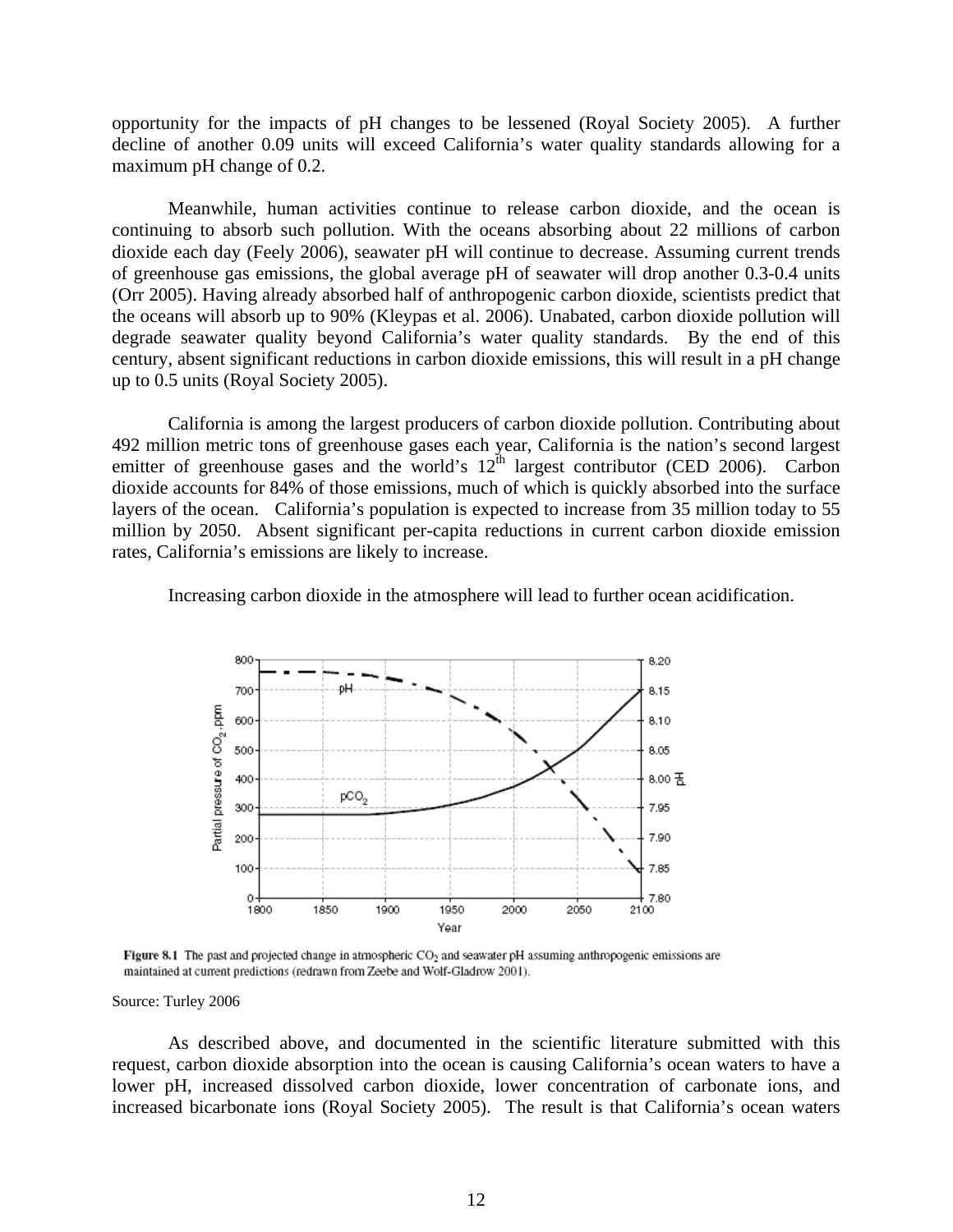have already been degraded by carbon dioxide pollution. California's ocean waters are on a trajectory toward nonattainment of water quality standards and therefore should be added to the 303(d) List.

### **B. Ocean Acidification Is Impairing Marine Communities**

 California's ocean waters should also be placed on the 303(d) List because they exceed the narrative water quality criteria for biological characteristics described in California's Ocean Plan. The Ocean Plan provides that "[m]arine communities, including vertebrate, invertebrate, and plant species, shall not be degraded." Ocean Plan at 10.

 California's Water Quality Control Policy ("WQCP") explicitly states that a water segment that "exhibits adverse biological response" such as "reduction in growth, reduction in reproductive capacity, abnormal development, histopathological abnormalities, and other adverse conditions" should be placed on the list. WQCP § 3.8. A segment should also be listed "if the water segment exhibits significant degradation in biological populations and/or communities" as evidenced by declining species diversity or individuals in a species. WQCP § 3.9.

 As described above, the impacts of ocean acidification on marine organisms, and ultimately, marine communities are significant, diverse, and will greatly increase in severity over time. There is no scientific dispute that anthropogenic atmospheric carbon dioxide is causing ocean acidification and that such acidification will have adverse impacts on many marine organisms. Available evidence suggests that the adverse consequences of anthropogenic carbon dioxide accumulation are already being felt in surface waters (Pörtner 2005).

Ocean acidification is adversely affecting calcifying planktonic organisms such as coccolithophorids, foraminifera, and pteropods, larger calcifying organisms such as crustaceans, echinoderms, corals, and mollusks, non-calcifying organisms such as fish and squid, and such adverse affects will reverberate though the marine ecosystem to marine mammals, seabirds and ultimately human communities reliant upon ocean resources. In short, ocean acidification caused by anthropogenic carbon dioxide is causing degradation of California's marine communities in breach of the water quality standards. As such, California's ocean waters should be added to the 303(d) List as impaired for pH from absorption of anthropogenic atmospheric carbon dioxide.

## **V. CONCLUSION**

While the worst effects of ocean acidification are forecasted for the future, the adverse changes to California's ocean waters from ocean acidification are already underway. These changes will, if not addressed, have serious, and likely catastrophic effects on California's ocean biodiversity, productivity, and ultimately, economy.

All segments of California's ocean waters must be added to the Clean Water Act's 303(d) List as impaired for pH from absorption of anthropogenic atmospheric carbon dioxide. Such listing is necessary because anthropogenic carbon dioxide pollution is degrading water quality and impairing the ocean's designated uses. California's specific listing criteria are met because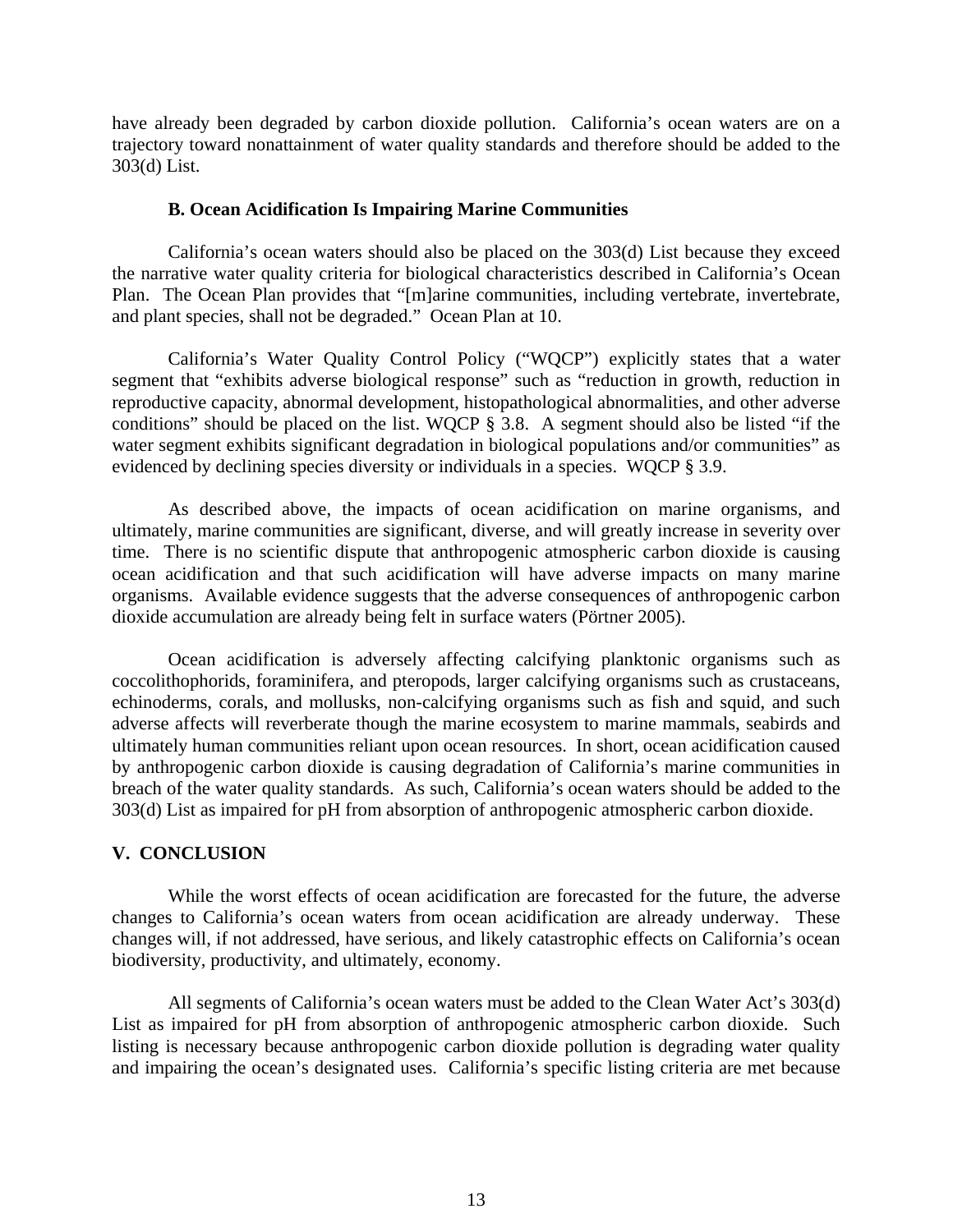these ocean waters are on a trajectory of declining water quality, and because ocean acidification is degrading California's marine communities.

California's ocean waters are among the most productive, diverse, and ecologically and economically important of any ocean waters in the United States and the world. Ocean acidification threatens the fundamental health of these waters and all species dependent upon them. These waters can only be protected if prompt and decisive action is taken to reduce ocean acidification by reducing anthropogenic atmospheric carbon dioxide emissions.

The goals of the Clean Water Act and California's Ocean Plan can only be met by taking steps to slow ocean acidification. The changing pH of the ocean and associated impacts on marine resources are unlike any that have been experienced on this earth for millions of years. California must take actions now to abate carbon dioxide pollution by listing California's ocean segments as impaired on the 303(d) List and establishing a TMDL for carbon dioxide.

In conclusion, the North Coast Water Quality Control Board must recommend to the State Water Resources Control Board that all ocean segments within its region be added to the 303(d) List as impaired for pH from absorption of anthropogenic atmospheric carbon dioxide.

Respectfully submitted,<br> $\mathcal{M}$  SMC

Miyoko Sakashita Ocean Program Attorney CENTER FOR BIOLOGICAL DIVERSITY 1095 Market Street, Suite 511 San Francisco, CA 94103 Phone: 415-436-9682 x 308 Fax: 415-436-9683 miyoko@biologicaldiversity.org

#### **VI. SOURCES**

For supporting documents listed below, please see the attached articles submitted with this letter.

- 1. Barry, J.P., et al. Utility of Deep Sea CO2 Release Experiments in Understanding the Biology of a High-CO2 Ocean: Effects of Hypercapnia on Deep Sea Meiofauna, *Journal of Geophysical Research* 110:(C09)S12 (2005).
- 2. Caldeira, K. & Wickett M.E., Anthropogenic Carbon and Ocean pH, *Nature* 425, 365 (2003).
- 3. Feely, R.A., et al., Carbon Dioxide and Our Ocean Legacy (2006).
- 4. Feely, R.A., et al., Impact of Anthropogenic CO2 on the CaCO3 System in the Oceans, *Science* 305:362-366 (2004).